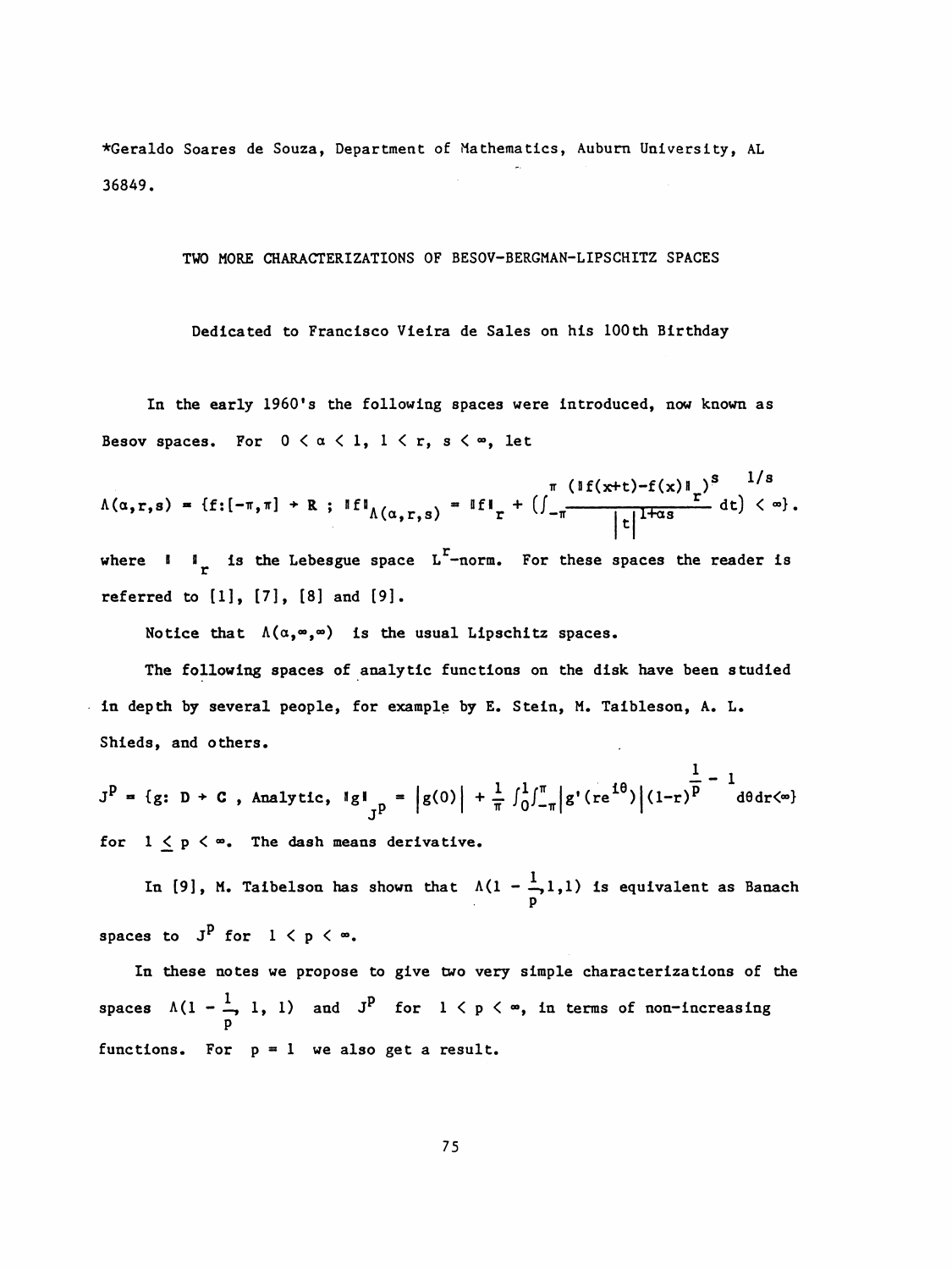Consider the interval  $[a-h, a+h] \subset [-\pi, \pi]$  where  $h > 0$ . Let g:  $(a, a+h]$  + R be a positive, non-increasing function, let  $\overline{f}$  be the "even" extension of g on the interval  $[a-h,a+h]$ , and 0 elsewhere. And let  $\overline{h}$  be the "odd" extension of g on the interval [a-h,a+h] and 0 elsewhere. Consider the interval  $[a-h, a+h] \subset [-\pi, \pi]$  where  $h > 0$ . Let<br>  $g:(a, a+h) + R$  be a positive, non-increasing function, let  $\overline{f}$  be the "even"<br>
extension of g on the interval  $[a-h, a+h]$ , and 0 elsewhere. And let  $\overline{h}$ <br>
be the

Define the spaces I<sup>P</sup> for  $1 \lt p \lt \infty$  by I<sup>P</sup> = {f: $[-\pi, \pi] \gt R$  ; ine the spaces  $I^P$  fo<br>  $\sum_{n=0}^{\infty}$ 

above, restricted to the interval  $I_i = [x_i - h_i, x_i + h_i]$ . (See figure 1).





 OO Endow I<sup>P</sup> with the norm  $\|f\|_{n} = \text{Inf} \left[ \sum_{i=1}^{\infty} \|f_i\|_{L(n,1)} \right]$  where the infimum is  $I<sup>p</sup>$  i=l  $I<sup>L</sup>(p,1)$ taken over all possible representations of f.

Also we define the space  $G^P$  as  $I^P$  when the  $f_1$ 's are replaced by h<sup>1</sup><sub>1</sub>'s and the h<sup>1</sup><sub>1</sub>'s are all of type  $\overline{h}$  above on  $I_i = [x_i - h_i, x_i + h_i].$ (see figure 2).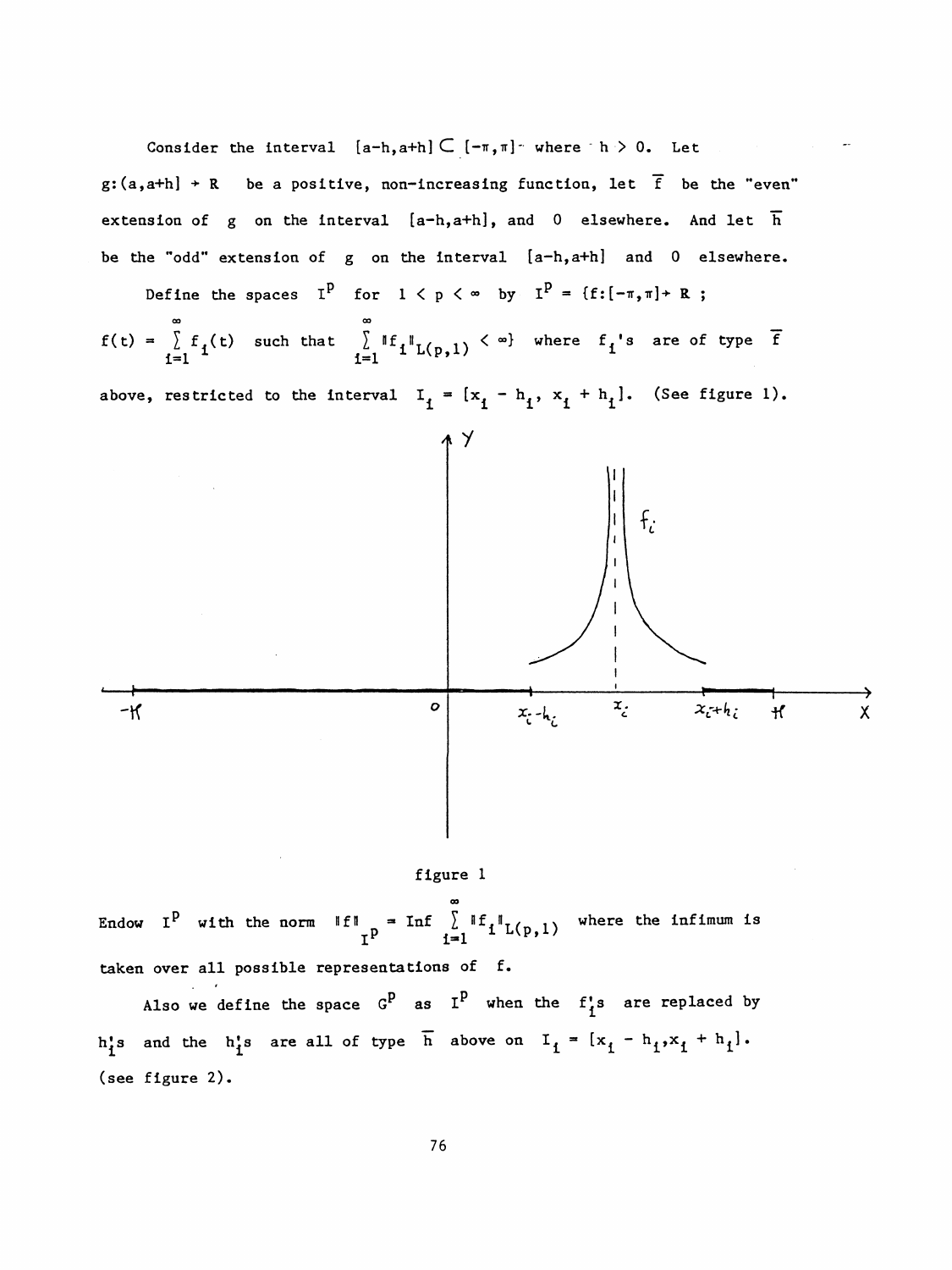

figure 2.

Note  $f \in L(p,1)$  if and only if  $\|f\|_{L(p,1)} = \frac{1}{p} \int_0^{\infty} f^{*}(t) t^{1/p} dt < \infty$ , where f\* is the decreasing rearrangement of f, defined by  $f^{\star}(t) = \text{Inf}\{y>0, m(f,y) \leq t\}, t > 0, m(f,y) = |{x: |f(x)| > y}|,$  the outside bars mean the Lebesgue measure of the indicated set. Recall  $L(p,1)$  is called Lorentz spaces.

We have the following result.

THEOREM A. The spaces  $I^P$ ,  $G^P$ ,  $J^P$  and  $\Lambda(1-\frac{1}{p}, 1, 1)$  are the same in the sense of Banach spaces, with equivalent norms, for  $1 < p < \infty$ .

Notice the sense meant in this theorem is that  $f \in G<sup>P</sup>$  if and only if  $f \in \Lambda(1 - \frac{1}{p}, 1, 1)$ ; moreover,  $M||f||_T^p \leq ||f||_T$   $\Lambda(1 - \frac{1}{p}, 1, 1) \leq N||f||_T^p$  for some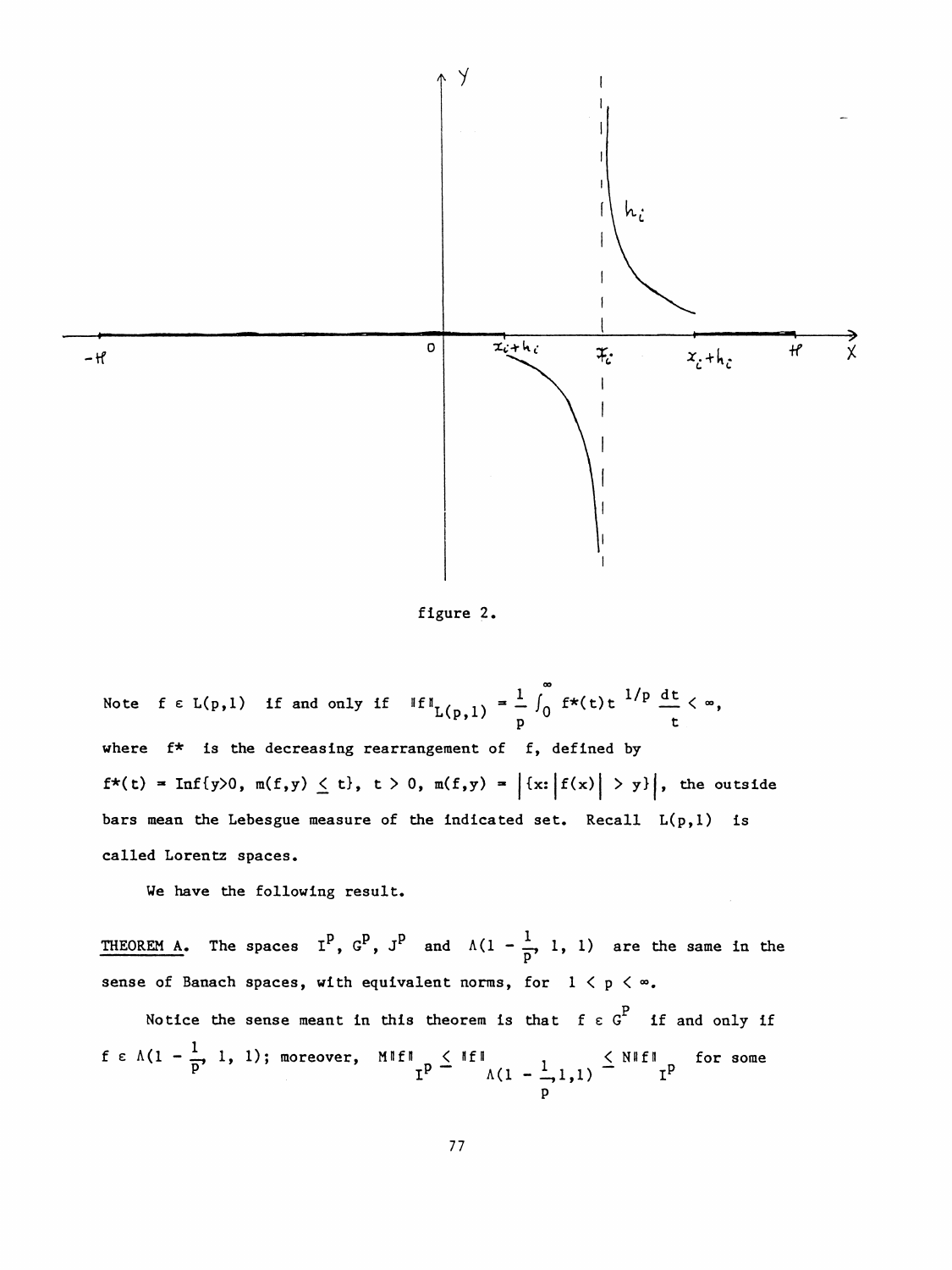absolute constants M and N.

In case of  $J^P$  we consider the non-tangencial limit that is f  $\epsilon I^P$ if and only if  $F \in J^P$ , moreover the  $I^P$  and  $J^P$  are equivalent, where  $F(z) = \frac{1}{2\pi} \int_{-\pi}^{\pi} \frac{e^{z} + z}{e^{z}} f(t) dt.$ 

In case of  $p = 1$ , we have to redefine the space  $I^1$ , in order to get the 00 equivalence with J<sup>1</sup>. In fact I<sup>1</sup> = {f:[- $\pi$ , $\pi$ ] + R ; f(t) =  $\int_{1}^{1} f_1(t)$  such that 1=1 1

 CO  $\mathcal{L}$  "I Llog<sub>4</sub>" if  $\mathcal{L}$  is an extracted f e L  $\mathcal{L}$  is and only if  $\mathcal{L}$ <sub>1</sub>  $\mathcal{L}$   $\mathcal{L}$  $\begin{cases} 1 \text{ if } \text{if } \text{log}^+ \text{L} < \infty \text{, where } \text{if } \text{L} \text{ log}^+ \text{L} & \text{if } \text{and only if} \\\\ \text{if } \text{L} & \text{log}^+ \text{x} = \end{cases}$  $\log^+ x = \{$  $log x$  if  $x > 1$ 

We have the following.

THEOREM B. f  $\varepsilon I^1$  if and only if  $F \varepsilon J^1$ , moreover the norms are equivalent. In case of  $G^1$  we could exchange the definition of  $\mathbf{iff}_{G^1}$  above by  $\,{}^{\circ}\,$ If  $\int_{c}^{x}$  = Inf  $\int_{1}^{\infty}$  Ih<sub>1</sub><sup>1</sup><sub>ReH</sub>1, where the infimum is taken over all possible representations of f and f  $\varepsilon$  ReH<sup>1</sup> if f is the boundary value representations of f and  $f \in \text{ReH}^1$  if f is the boundary value<br>of an analytic function F in H<sup>1</sup>, that  $F \in H^1$  if and only if

$$
\|F\|_{H^1} = \lim_{r \to 1} \int_{-\pi}^{\pi} \left| F(re^{i\theta}) \right| dr < \infty.
$$

Then for  $G^1$  with this description we have,

THEOREM C. f  $\epsilon$  G<sup>1</sup> if and only if  $F \epsilon J^1$  with equivalent norms.

We would like to point out that in Theorem A, if we start off with a function g defined by (C a constant),

 $g(x) = {C \over (2h)} 1/p \begin{array}{l} \chi(t) \\ (0,h) \end{array}$  then  $\overline{h}(x) = {C \over (2h)} 1/p \begin{bmatrix} -\chi(x) \\ (-h,0) \end{bmatrix} + \chi(x) \begin{bmatrix} 0 \\ h \end{bmatrix}$ is a special atom. They were introduced by the author in  $[2]$ ,  $[3]$ ,  $[4]$ ,  $[5]$ and [6]. Thus Theorem A generalizes the main theorem in [6].

 We would like to thank Professor Gary Sampson for reading this manuscript.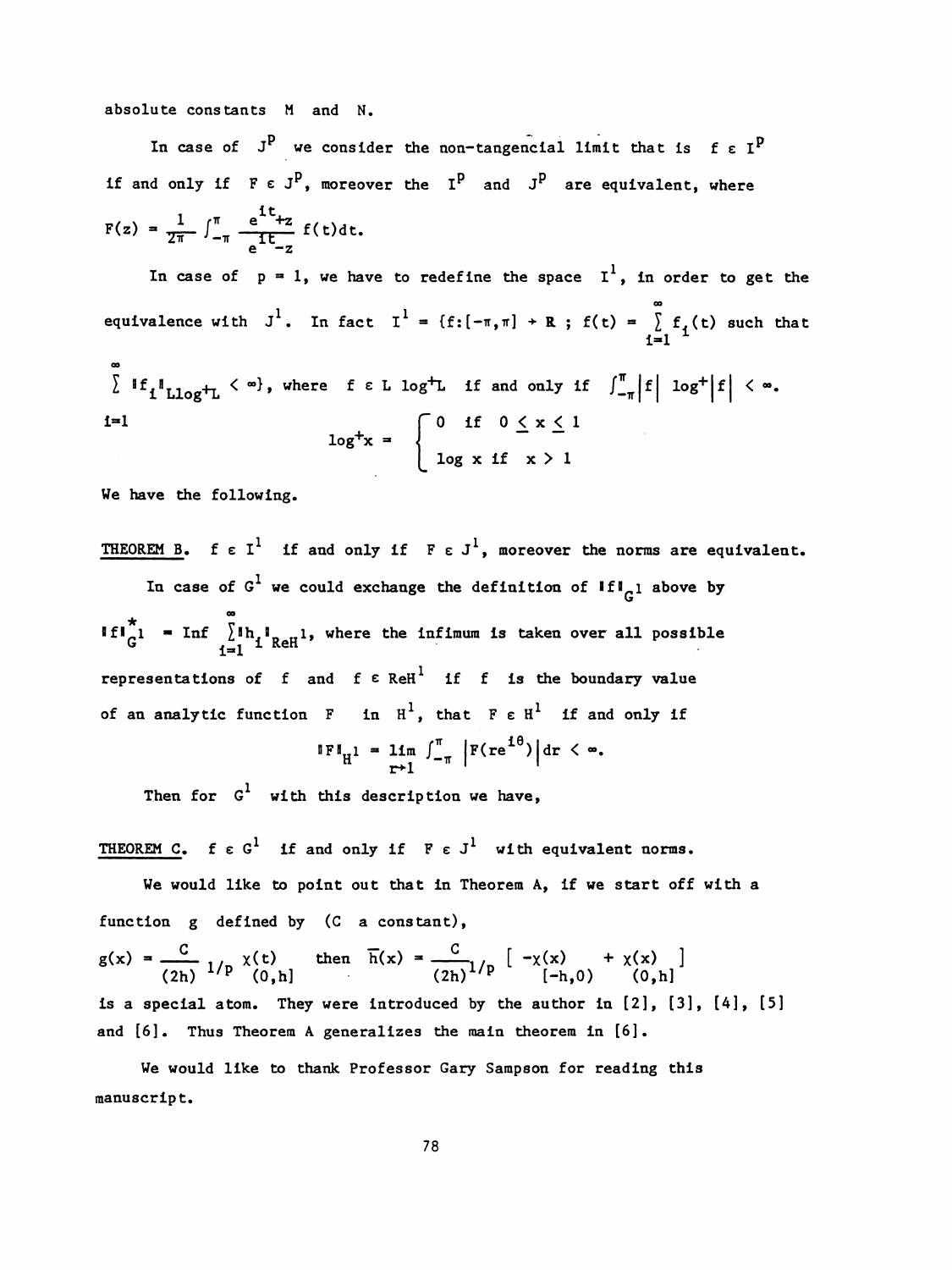## References

- 1. O. V. Besov, On Embedding and Extension Theorems for Some Function Classes, Trudy Mat. Instit. Steklow 60(1960) 42-81.
- 2. G. S. DeSouza, Spaces Formed by Special Atoms. Ph.D. Dissertation, SUNY, Albany 1980.
- , Spaces Formed by Special Atoms I, Rocky Mountain Journal 3. of Mathematics, Vol. 14, #2, Spring '84, 423-431.
- 4. and G. Sampson, A Real Characterization of the Pre-dual of Bloch Functions. J. London Math. Soc. (2) 27(1983) 267-276.
- 5. and Richard O'Neil, An Analytic Characterization of the Special Atoms Spaces - Preprint.
- 6. , The Atomic Decomposition of Besov-Bergman-Lipschitz spaces, to appear, PAMS.
- 7. A. L. Shields and D. L. Williams, Bounded Projection, Duality and Multipliers and Spaces of Analytic Functions, TAMS, Vol. 162, 1971 (287-302).
- 8. E. Stein, Singular Integrals and Differentiability Properties of Functions. Princeton University Press, 1970.
- 9. M. Taibleson, On the theory of Lipschltz and Distribution on Euclidean n-space, I, II and III, J. Math. Mech. 13 (1964) 407-479, 14(1965) 821-839, 15(1966).
- \* This paper was presented at the Ninth Summer Real Analysis Symposium, held at the University of Louisville, Kentucky, June 25-29, 1985.